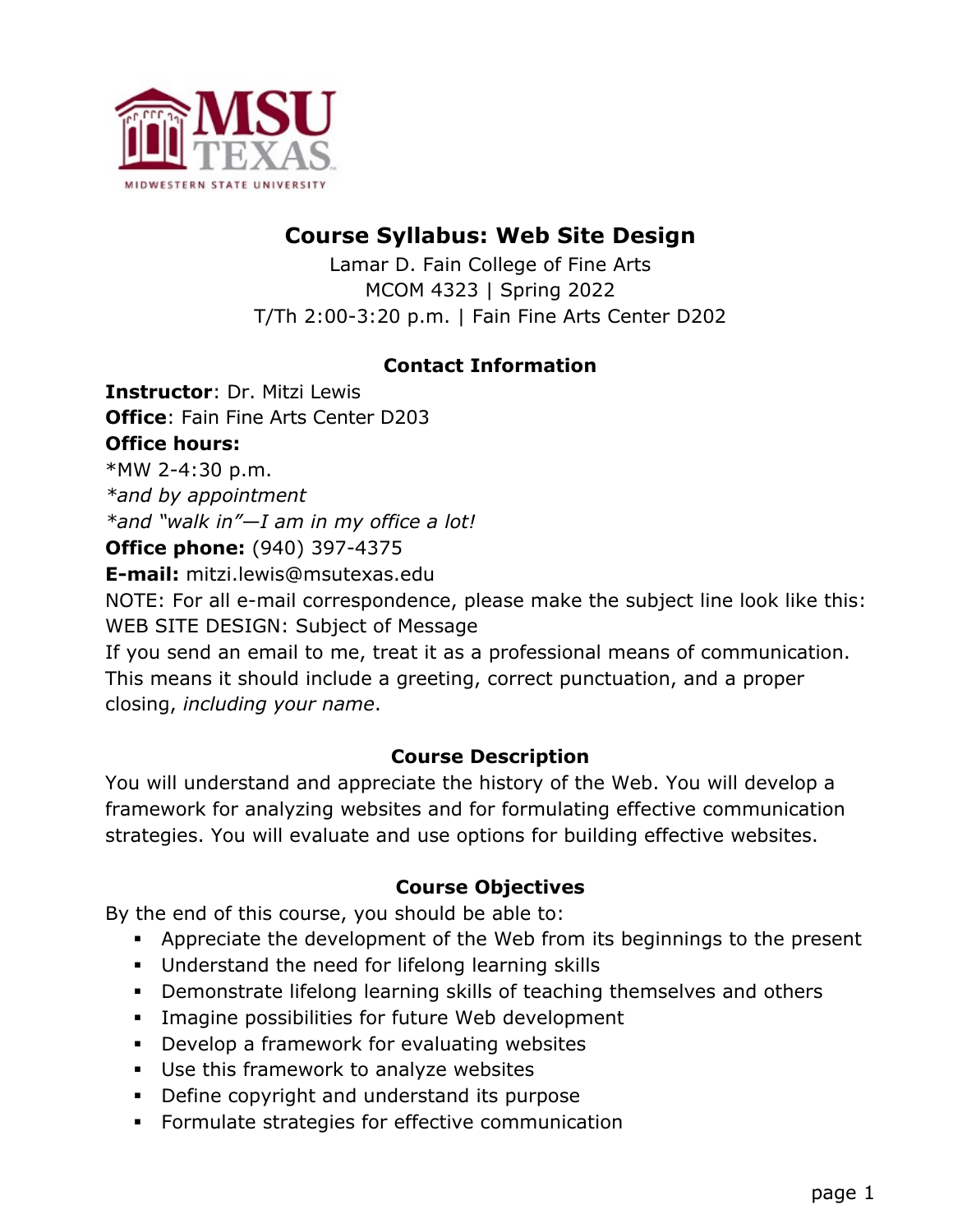- Create a plan for an effective website
- § Compare and contrast options for building websites
- Build web sites

We will do this through attention, flexibility, experimentation, and critical thinking, abilities that will serve you well beyond this class.

No previous technical knowledge is presumed other than your personal experience with computers, the Internet, and mobile phones.

The knowledge, attitudes, and skills you gain by successfully completing this course can help you in almost any career. However, they have particular relevance in the rapidly-changing field of mass communication. Becoming a life-long learner and analyzing information you receive will be essential to your success as a professional and can also greatly impact your personal life and your life as a citizen of the world.

## **Textbook & Instructional Materials**

- § Optional textbook: *Build Your Own Web Site The Right Way Using HTML & CSS (3rd ed.)* by Ian Lloyd
- § A means for saving your work. Deadlines will not be extended due to loss of data. Always maintain at least two copies of important files on two separate volumes. I HIGHLY recommend checking out cloud storage options and selecting one to use.
- § Persistence, patience, optimism, and an active mind

#### **Technology**

Use of the MSU D2L program is a part of this course. You are expected to be familiar with this program. You can log into D2L through the MSU Homepage. If you experience difficulties, please contact the technicians listed for the program.

#### **Teaching and Learning Philosophy**

*Students' responsibility*: Take responsibility for your own learning and take advantage of in- and out-of-classroom opportunities

*Professor's responsibility*: Provide you with meaningful learning opportunities in the classroom and through assignments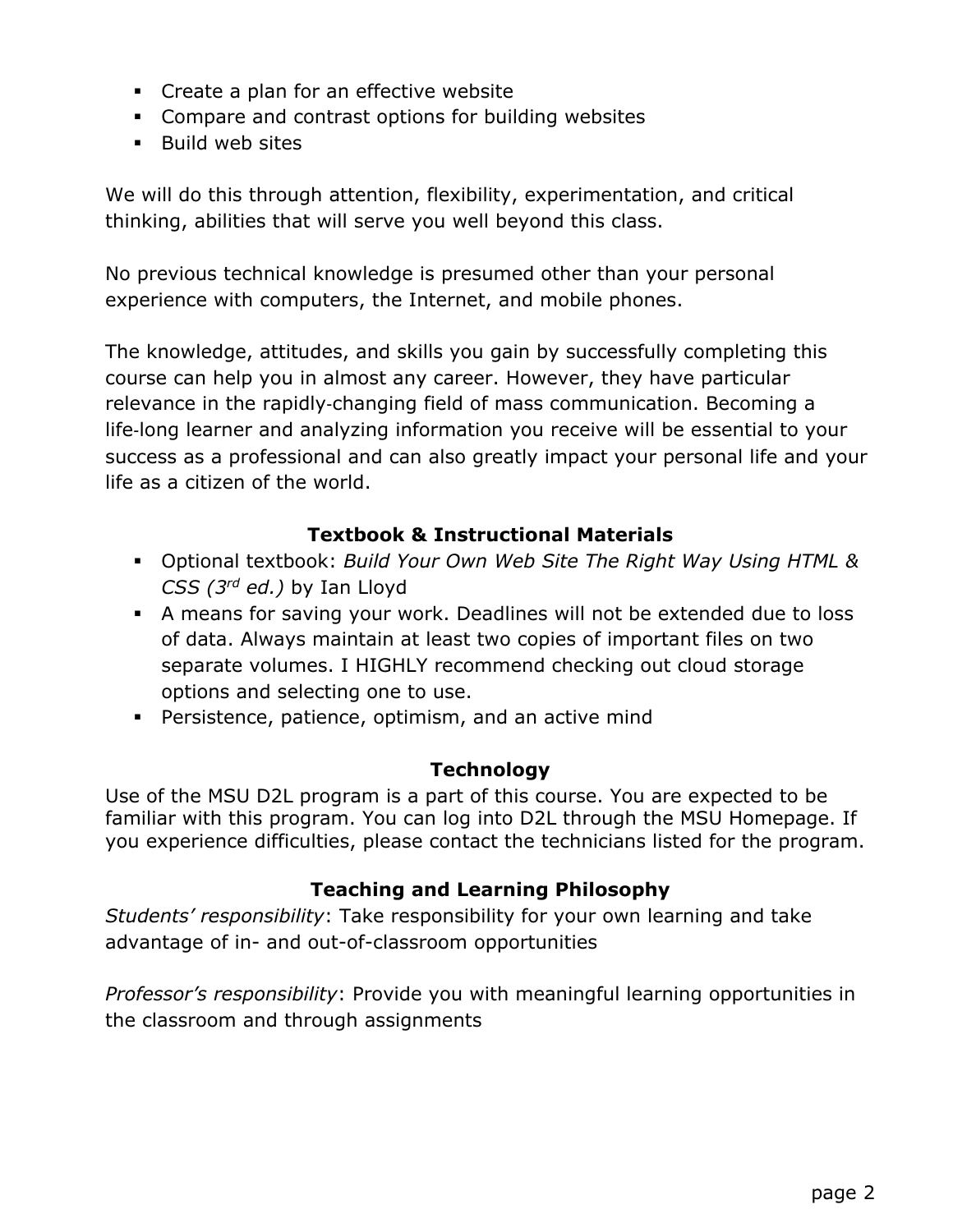## **Grading**

Final grades will be based on the following.

| Assignments             | Percent |
|-------------------------|---------|
| Projects                | 40%     |
| Assignments and quizzes | 55%     |
| Professionalism         | 5%      |
| <b>Total Percent</b>    | 100%    |

Total percent for final grade.

| Grade | Percent       |
|-------|---------------|
| А     | 90-100%       |
| B     | 80-89%        |
| Ċ     | 70-79%        |
| D     | $60 - 69%$    |
| E     | Less than 60% |

#### **Class Participation and Attendance**

Our class meetings will include activities; they will not be straight lecture. The activities are designed to be interesting and to help you learn. These activities will often have a credit/grade component to them. Therefore, your active participation will affect how much you learn and how well you do in the course.

If emergencies arise or your circumstances change, **please communicate with me**. This will help us work together to try to find a solution for your situation.

Please:

- **•** behave professionally
- arrive on time
- be prepared
- pay attention
- **•** actively participate
- § stay for the full class
- treat others with courtesy and respect
- use language thoughtfully

If you miss class, you miss the chance to participate in your education and the education of others in class. Your peers are counting on you to be in class and to participate.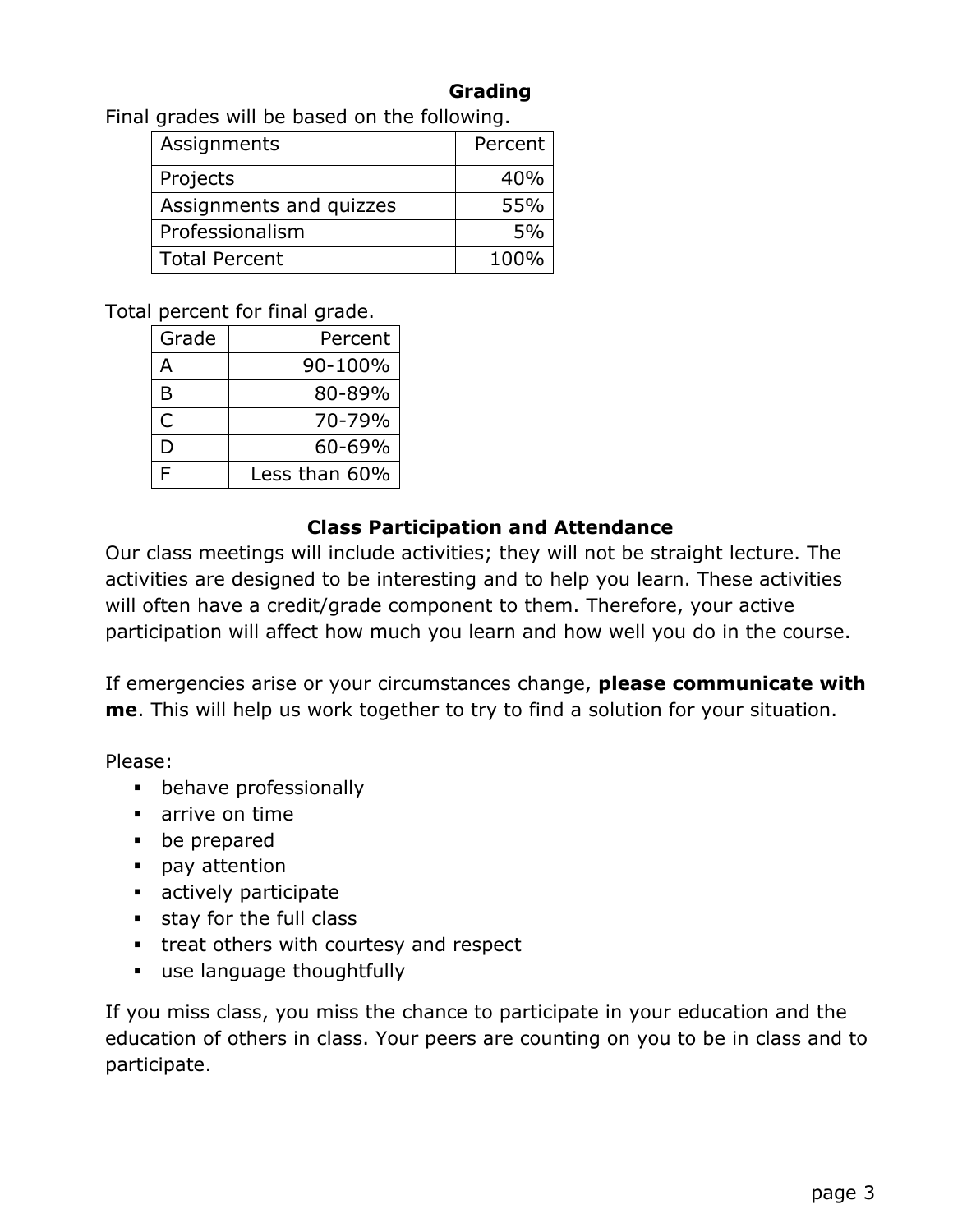You are responsible for all material presented in every class period, whether present or not. Our class sessions may be recorded and available to you, however, watching the recording is not the same as attending the class and participating; recordings are supplemental and not replacements for attending at the assigned times. Please make arrangements to attend every session.

If you miss class without an acceptable excuse you get a **zero** for that day's participation and class work and any work that is due.

If you must miss class, please let me know BEFORE the class period that you will miss. You may call my office and leave me a voice mail or you may notify me by e-mail. An absence may be excused at my discretion in accordance with university policy if you provide documentation of the reason for your absence. When you have an acceptable excuse, you are responsible for finding out what you missed and arranging to make it up with the instructor. Missed work must be made up within one week of when your return to class, or you will receive a zero.

Plan carefully regarding appointments and/or work schedules to avoid missing class. Any personal emergencies that arise will be dealt with on an individual basis. Do not assume you will be allowed to make up assignments missed during an unexcused absence. If you MISS CLASS, it is **YOUR** responsibility to find out what you missed. I DO NOT HAVE TIME TO PROVIDE INDIVIDUAL "MAKE-UPS" TO MISSED CLASS SESSIONS. THIS IS WHY WE HAVE CLASS MEETINGS.

In class assignments will help you immediately apply concepts covered in class. If you miss a class you get a "zero" for that day's in-class assignments. If you miss more than two classes, or if you are habitually late or leave early, **your final grade may be lowered by 1/2 letter grade for each instance beyond two absences**. Two tardies = one absence. One minute to 19 minutes late = one tardy. Twenty minutes or more late = one absence. Leaving before class is dismissed = one absence. After three absences or tardies, you are subject to being dropped from the course with a grade of "F."

I reserve the right to determine what, exactly, constitutes an excused absence or when a late arrival is excusable.

*Finally, it is unacceptable to skip another class to work on a project for this class. Do not ask me for an excused absence to work on another course. Plan accordingly and be organized.*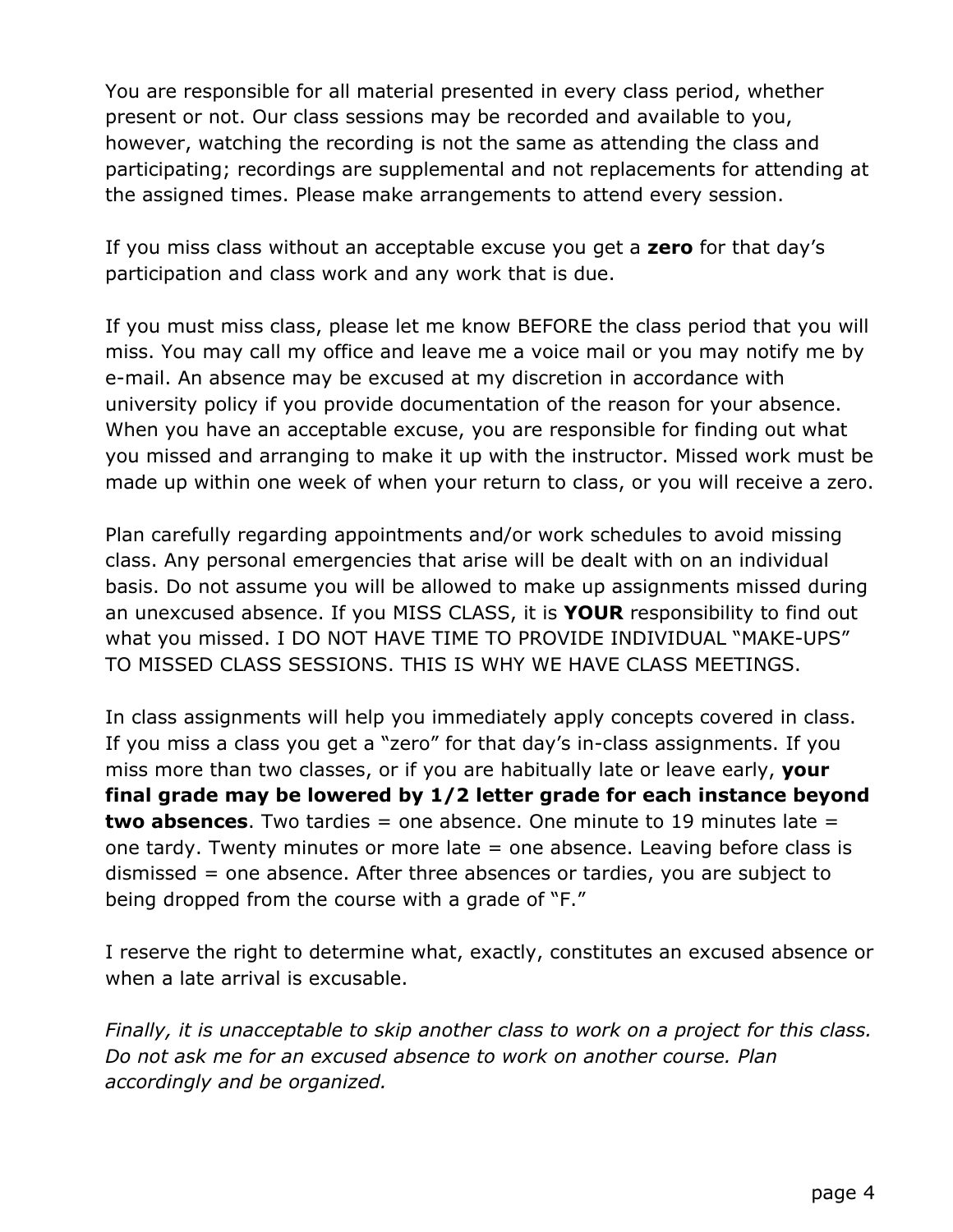Remember:

- § You are responsible for all material presented in every class period, whether present or not.
- § If you miss a class period you should obtain the material presented from another classmate. (I will not repeat lecture material that was missed. Handouts are available from my office – it is your responsibility to come get them.)

**Recording Devices:** Recording the class in any way is prohibited, unless it is part of a reasonable accommodation under ADA, or by obtaining written consent by me.

## **Professionalism**

- § You are in this class to prepare for the professional world. Treat this class like the professional world. Build habits that will support your professional success.
- In the professional world, you do not pull out your phone for non-meeting activities (e.g., texting friends, getting on social media, etc.). If you do, there are consequences. Some of those consequences may be explicit and obvious. Others may not be obvious but can still be significant. The same goes for this course.
- § In the professional world, if you can't show up on time and make your deadlines, you won't keep your job. Assignments must be completed on time in the format specified.
- Reading assignments are to be completed by the day they are assigned.
- § Assignments are due at the beginning of class on the due date.
- § Spelling and grammar count, in your assignments and your e-mails. Grades will be reduced for spelling and grammar errors.
- § If you know you will be absent when an assignment is due, arrange to complete and hand in the assignment early.
- § You are responsible for keeping all handouts and graded assignments.
- § Remember that attendance is required and missing class can result in a grade reduction, a failing grade, or being dropped from class.

# **Assignments and Quizzes**

You will be asked to complete assignments and quizzes to reinforce concepts you are learning in class.

We will have unannounced quizzes only if attendance is poor or if I sense that you are not keeping up with your assignments. If we have unannounced quizzes,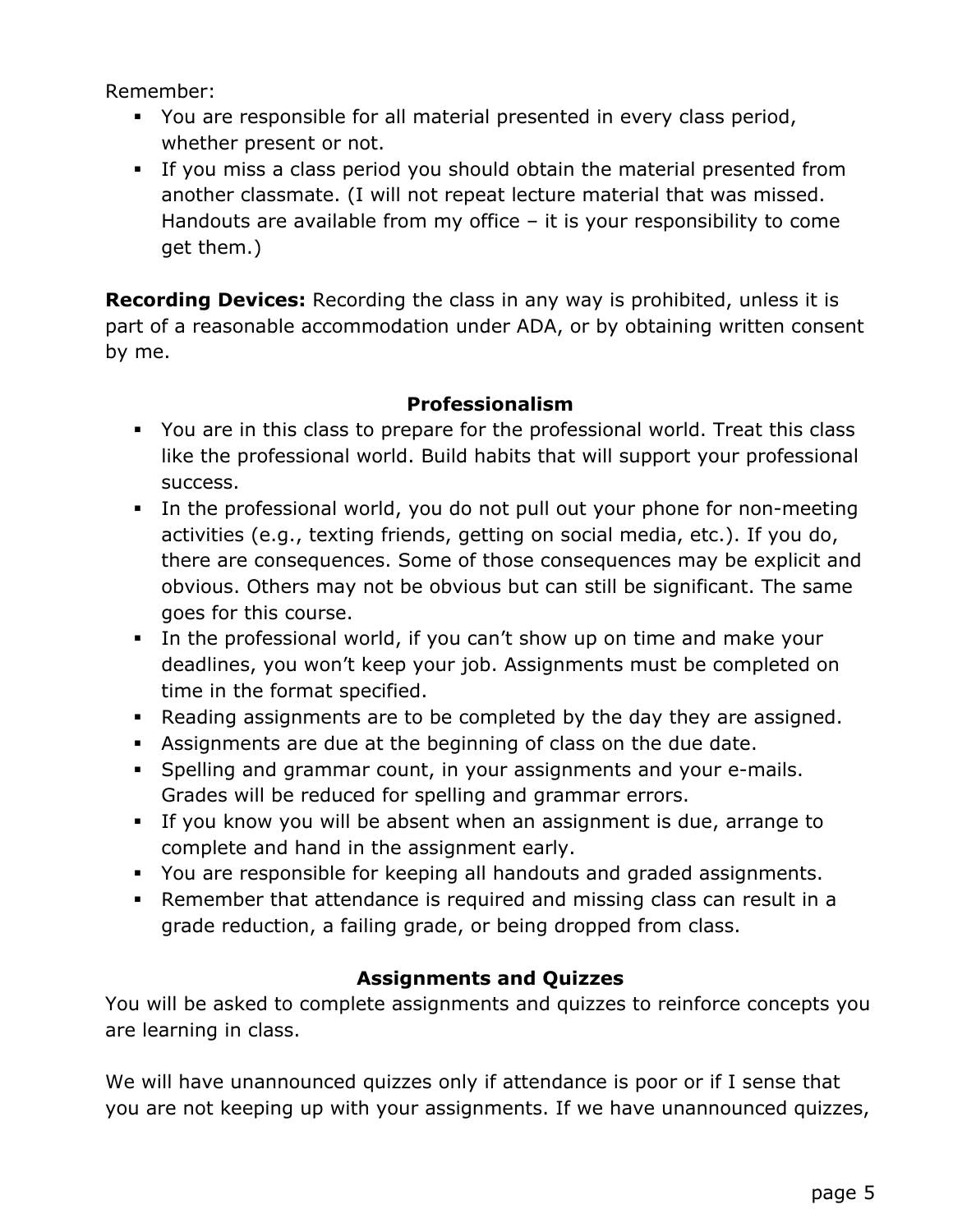they will be given at the beginning of class. If you are late, you will receive a score of zero unless your late arrival is excused.

Please note that the number of quizzes and assignments is not set in stone. This means that it is impossible at the outset of the semester to determine how much each individual quiz or assignment will be worth.

#### **Critiques**

Critiques are a vital part of learning. You can learn a lot from reviewing the work of others and evaluating their strengths and weaknesses. Critiques also provide the opportunity to put concepts to words, and to help you learn how to speak intelligently and knowledgeably (a necessary skill for survival in the workplace!). We will critique published work. This will provide you with fresh insights and perspectives.

## **Portfolio Requirement**

Please note that all mass communication majors are required to submit a portfolio as part of their Internship course (Internship is a prerequisite to Senior Production). This requirement is a part of MSU's reaccreditation with the Southern Association of Colleges and Schools and is non-negotiable. Through the portfolio, you are required to demonstrate communication competence through the written word and visual communication; two examples of each competency are required.

As you go through this and other classes, you are responsible for saving course work that could be included in your portfolio.

Please see me, your adviser, the department chair or any mass communication faculty member for handouts with more information ("Mass Communication Portfolio Competencies" and "Mass Communication Portfolio FAQ"). These handouts are also available on our department web page.

# **Policies: Classroom/Conduct/Academic Dishonesty**

§ Behavior that interferes with either the instructor's ability to conduct the class or the ability of other students to benefit from the instruction will result in the instructor's removing the disruptive student(s) from the class, either temporarily or permanently (instructor drop), and receive a final lower grade, up to an F. In addition, and depending on the nature of the behavior or conduct, the student(s) may be subject to further disciplinary actions as per MSU policies.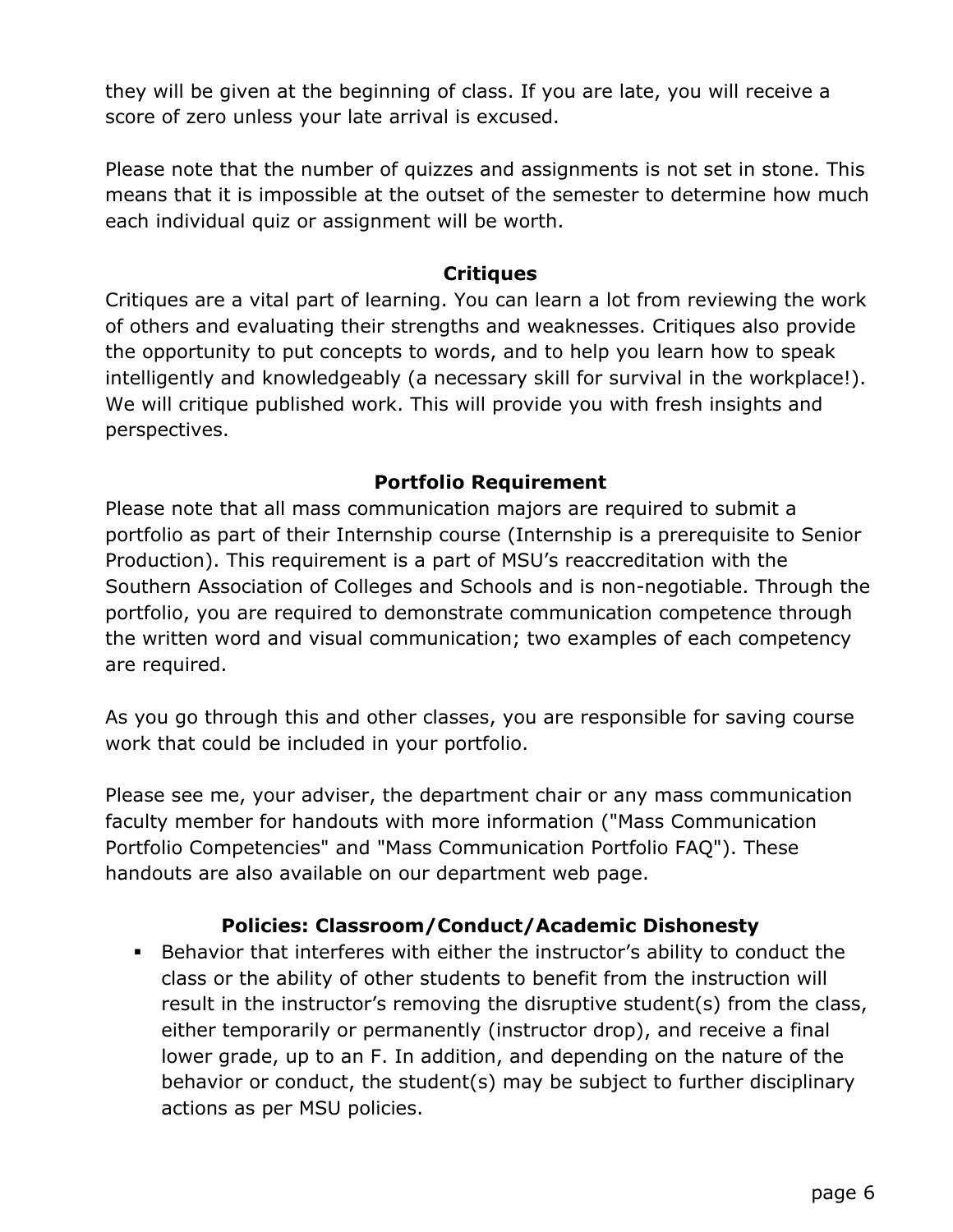- § Any misuse or abuse of equipment will result in expulsion from the lab for the semester and/or assessment of replacement/repair costs.
- § Students are expected to adhere to the Standards of Conduct as published in the Student Handbook. Students should refer to the current MSU student handbook and activities calendar for University policies and Student Honor Creed on academic dishonesty, class attendance, student's rights, and activities.
	- a. The main statement from the MSU Student Honor Creed should be a guiding principal for you: "As an MSU student, I pledge not to lie, cheat, steal, or help anyone else to do so."
	- b. I reserve the right to drop any student with an F if they engage in any form of academic dishonesty. I further reserve the right to recommend other sanctions as may be appropriate. Students are also encouraged to consult the following sources for additional discussion of students' rights and responsibilities regarding cheating, attendance and general conduct:
		- i. The MSU Student Honor Creed
		- ii. *MSU Undergraduate Catalog*
		- iii. *MSU Student Handbook*
	- c. In addition, the university requires faculty to provide this statement to all students: "By enrolling in this course, the student expressly grants MSU a "limited right" in all intellectual property created by the student for the purpose of this course. The "limited right" shall include but shall not be limited to the right to reproduce the student's work product in order to verify originality and authenticity, and educational purposes."
- § On the Internet, plagiarism is especially easy. DO NOT give in to the temptation to copy-and-paste other people's work! YOUR WORK MUST BE YOUR OWN. If you plagiarize as a professional and get found out, you will damage if not destroy your own reputation and do great harm to the reputation of any organization you work for. In this class, plagiarism will have dire consequences.

**Plagiarism:** Plagiarism comes from the Latin word plagiarius, which means kidnapper. Webster's Dictionary defines plagiarize as to take (ideas, writings, etc.,) from (another) and pass them off as one's own-plagiarizer. Plagiarism includes the deliberate as well as inadvertent failure to properly attribute. Plagiarism is lying, cheating, and stealing. All of the work you do in this class should be the work of you. **Violation of this policy will result in the student and/or group receiving a failing grade for this course. IGNORANCE IS NO**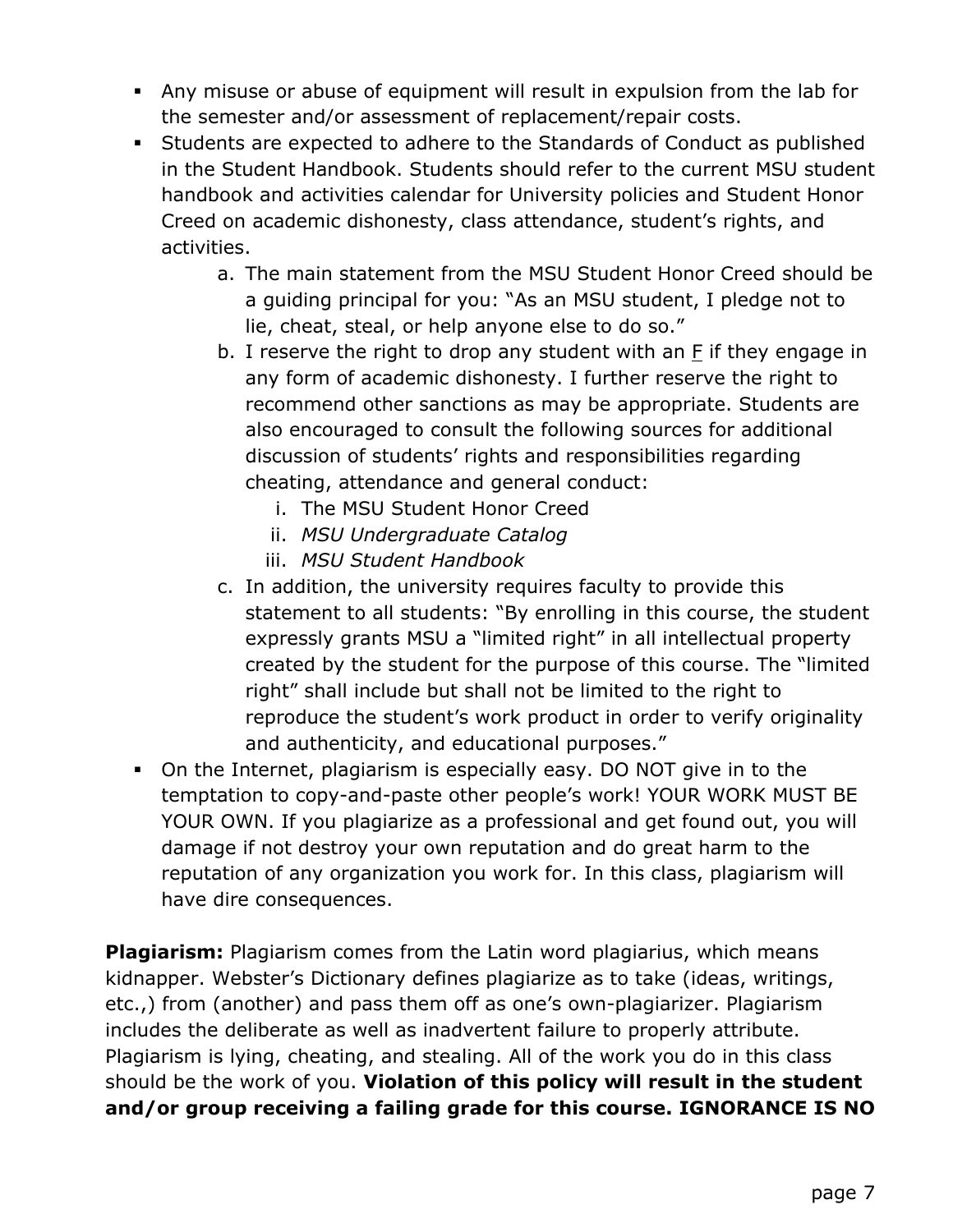## **EXCUSE…IF IN DOUBT-ASK! Students in this course should adhere to the MSU Student Honor Code.**

Additional guidelines on procedures in these matters may be found at the Office of Student Conduct.

**Cell Phones and Other Recording Devices:** The use of cell phones and other recording or electronic devices is strictly prohibited during class. I may direct, from time to time, on the possible use of cell phones for legitimate class reasons. Recording the class is prohibited, unless it is part of a reasonable accommodation under ADA, or by obtaining written consent by me.

#### **Privacy**

Federal privacy law prohibits me from releasing information about students to certain parties outside of the university without the signed consent of the student. Thus, in almost all cases I will not discuss your academic progress or other matters with your parents. Please do not have them call me. Regardless of these important legal considerations, it is my general policy to communicate with the students, not their parents, even when a student has signed a consent form. College students are adults and are expected to behave accordingly.

#### **COVID-19 – Vaccinations and Face Coverings**

Scientific data shows that being fully vaccinated is the most effective way to prevent and slow the spread of COVID-19 and has the greatest probability of avoiding serious illness if infected in all age groups. Although MSU Texas is not mandating vaccinations in compliance with Governor Abbott's executive orders, we highly encourage eligible members of our community to get a vaccination. If you have questions or concerns about the vaccine, please contact your primary care physician or health care professional. Given the recent rise in cases, individuals are also strongly encouraged to wear facial coverings when indoors among groups of people, regardless of vaccination status. Although MSU Texas is not currently requiring facial coverings, they have been an effective strategy in slowing the spread.

#### **Social Justice**

Social justice is one of Midwestern State University's stated core values, and I consider the classroom to be a place where students will be treated with respect as human beings, regardless of gender, race, ethnicity, national origin, religious affiliation, sexual orientation, political beliefs, age, or ability. Moreover, diversity of thought is appreciated and encouraged, provided the students can agree to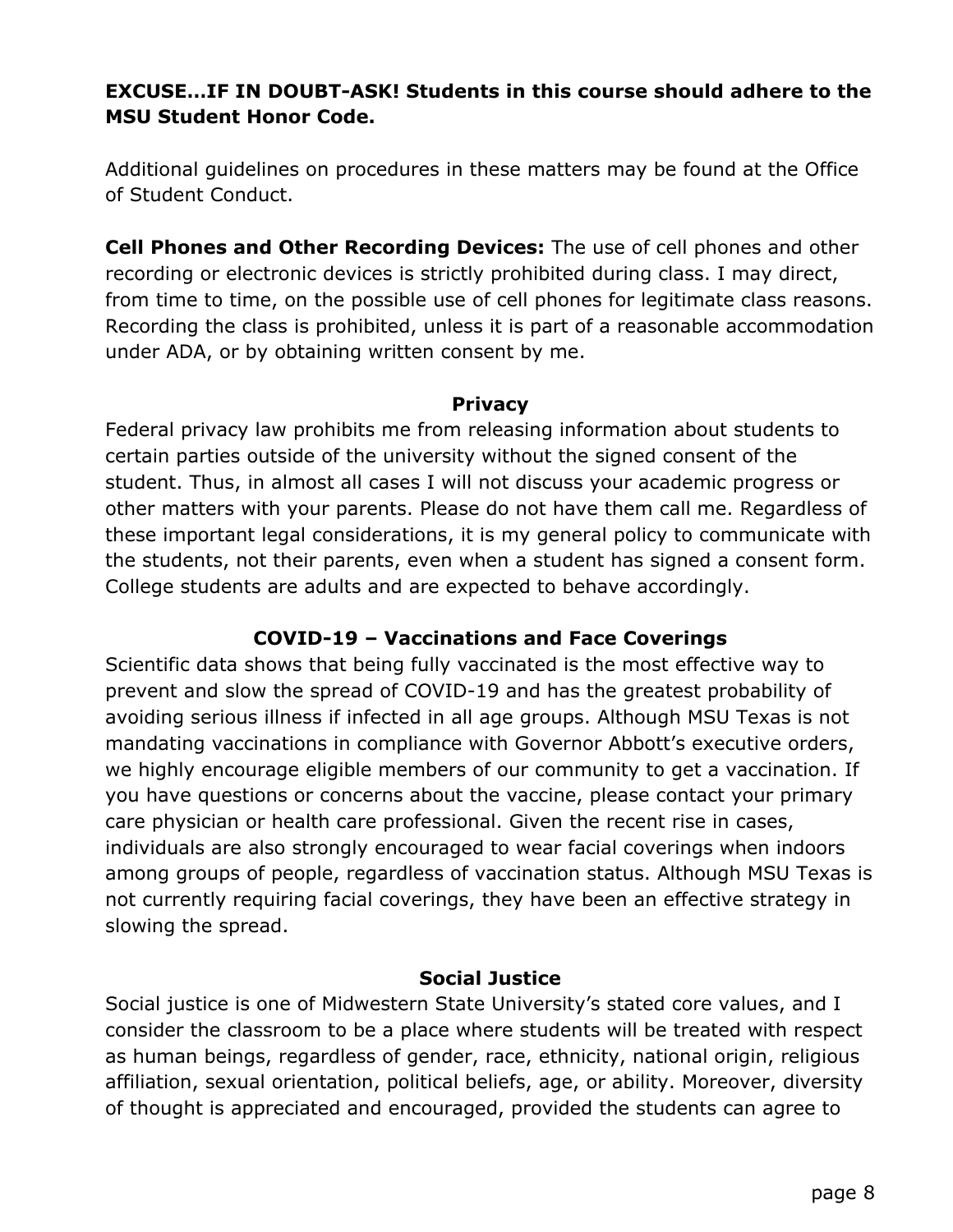disagree. It is my expectation that ALL students be able to consider the classroom a safe environment.

#### **Managing Stress**

You may experience situations or challenges that can interfere with learning and interpersonal functioning including stress, anxiety, depression, alcohol and/or other drug use, concern for a friend or family member, loss, sleep difficulties, feeling hopeless or relationship problems. There are numerous campus resources available to you including:

- § MSU Counseling Center (940-397-4618),
- § Vinson Health Center (940-397-4231), and
- § Bruce and Graciela Redwine Student Wellness Center (940-397-4206).

If you are experiencing an emergency, call 911 or the MSU Police Department at 940-397-4239. If you or someone you know is in a domestic violence or sexual assault crisis situation and wants information on what to do, call the 24 Hour Crisis Hotline: 1-800-621-8504.

Additional mental-health resources are available at https://mwsu.edu/studentlife/counseling/mental-health-resources.

Furthermore, if you have outside circumstances that may affect your performance in this class – including but not limited to difficulty affording groceries or accessing sufficient food to eat every day, inadequate housing, family issues – please contact me if you are comfortable in doing so. I may be able to refer you to on-campus resources that will help you address the situation.

Please note that all information provided to me remains confidential.

# **Special Accommodations**

If you need course adaptations or accommodations because of a disability, if you have emergency medical information that needs sharing, or if you need special accommodations in case the building must be evacuated, please make an appointment with me as soon as possible. Please also contact Disability Support Services at 940-397-4140 in Clark Student Center, room 168, to document and coordinate reasonable accommodations for students with disabilities if you have not already done so.

# **Research and Creative Activity Opportunities at MSU**

Enhancing Undergraduate Research Endeavors and Creative Activities (EURECA) is a program that provides opportunities for undergraduates to engage in high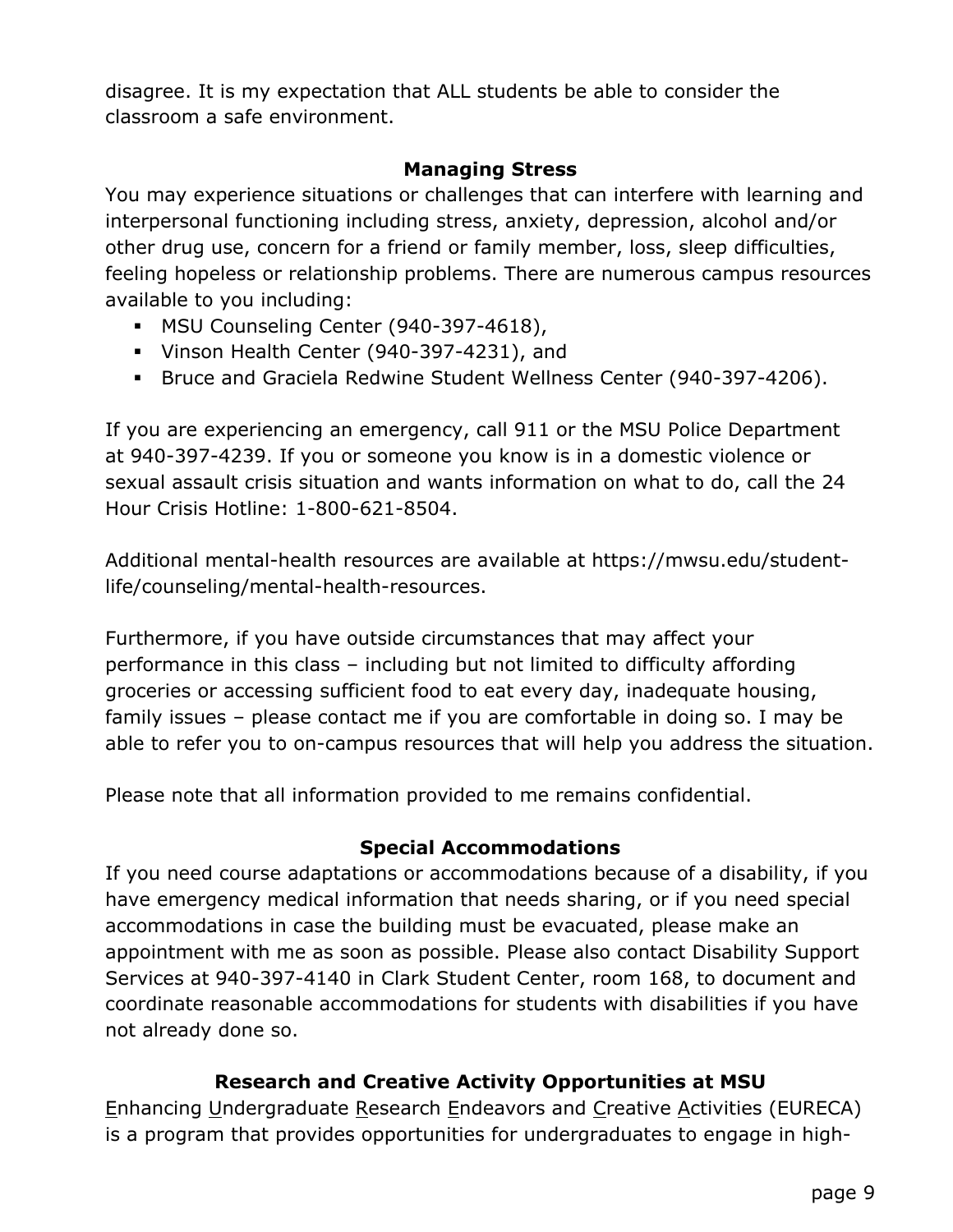quality research and creative activities with faculty. EURECA provides incentives and funding through a system that supports faculty and students engaged in collaborative research and creative works. For more information contact the Office of Undergraduate Research at (940) 397-6274 or by email at eureca@mwsu.edu. You can also stop by the UGR office located in the atrium of the Clark Student Center, room 161. Information and resources are also available at the EURECA web page.

#### **Undergraduate Research Opportunities and Summer Workshop (UGROW)**

Like EURECA, UGROW provides opportunities for students to conduct research with faculty. However, the research occurs in the summer. For five weeks UGROW students experience the authenticity of scientific research as well as research and creative activities in art, music, theater education, business, health and social sciences, English, history, etc. in a highly interdisciplinary environment. Students work on projects of their choice and present their findings at the end of program and the MSU Undergraduate Research and Creative Activity Forum. If you have any questions, contact the Office of Undergraduate Research at (940) 397-6274 or by email at eureca@mwsu.edu. More information and resources are available at the UGROW web page.

#### **Council on Undergraduate Research**

To support undergraduate research and creative activities, Midwestern State University holds an enhanced institutional membership with the Council on Undergraduate Research (CUR). This institutional membership includes unlimited memberships for any interested faculty, staff, and students. Students may find information on benefits and resources at

http://www.cur.org/resources/for\_students

and sign up *at no cost* at

http://www.members.cur.org/members\_online/members/newmember.asp.

CUR Undergraduate Resources Webpage contains:

- Research Opportunities;
- Presentation Opportunities;
- Undergraduate Research Journals;
- CUR-Sponsored Student Events;
- The Registry of Undergraduate Researchers;
- And more!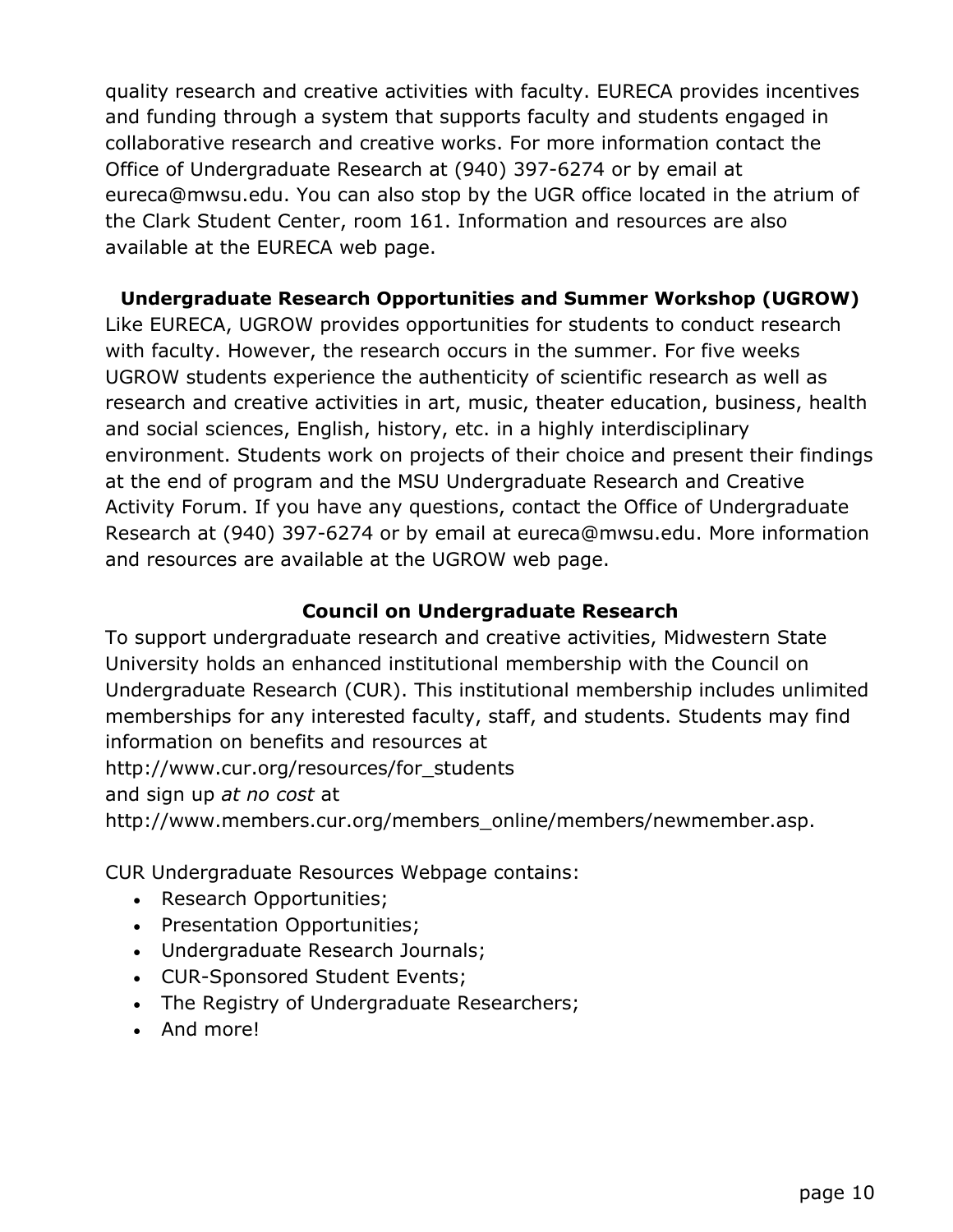# **Topics/Schedule**

Course topics support achieving our course objectives. Course topics include:

- $\Rightarrow$  Week 1: Introductions, building community
- $\Rightarrow$  Week 2: Audience, website evaluation
- $\Rightarrow$  Week 3: Communication strategies, website planning
- $\Rightarrow$  Week 4: How the web works, getting started with HTML
- $\Rightarrow$  Week 5: More HTML
- $\Rightarrow$  Weeks 6, 7: CSS
- $\Rightarrow$  Weeks 8: Copyright
- $\Rightarrow$  Weeks 9-12: WordPress
- $\Rightarrow$  Week 13: Showcase websites
- $\Rightarrow$  Week 14, 15: Incorporate website feedback
- $\Rightarrow$  Week 16: Finals week

Please note this is a TENTATIVE schedule. This schedule is likely to change. I reserve the right to change the class schedule if circumstances make it necessary.

## **Suggestions**

- **EXECUTE:** Attend class regularly.
- § Remember I am available to help you. Ask for help immediately if you don't understand something. Waiting to "get it later" doesn't always work and could get you into trouble.
- Back up your work. Have two backups.
- § Consider saving your work under different names literally each time you work on a project. It just takes one click and could save you lots of time and frustration.
- Expect the unexpected.
- § Try to do work for this class ahead of time. This will give you some cushion in case you have problems.
- Sometimes things will go smoothly, other times they won't  $-$  the important thing is to have fun and practice thinking and working with both sides of our brains.
- § This is **your** class; we can do (or try) almost anything you want; be creative!

# **Final Caveats:**

I reserve the right to drop any student with an  $F$  or lower their grade, up to an  $F$ , if they have excessive absences, engage in disruptive behavior, have a poor attitude, or in any other way are clearly not taking the class seriously. At the same time, I will work with all students to my fullest ability to ensure a worthwhile educational experience.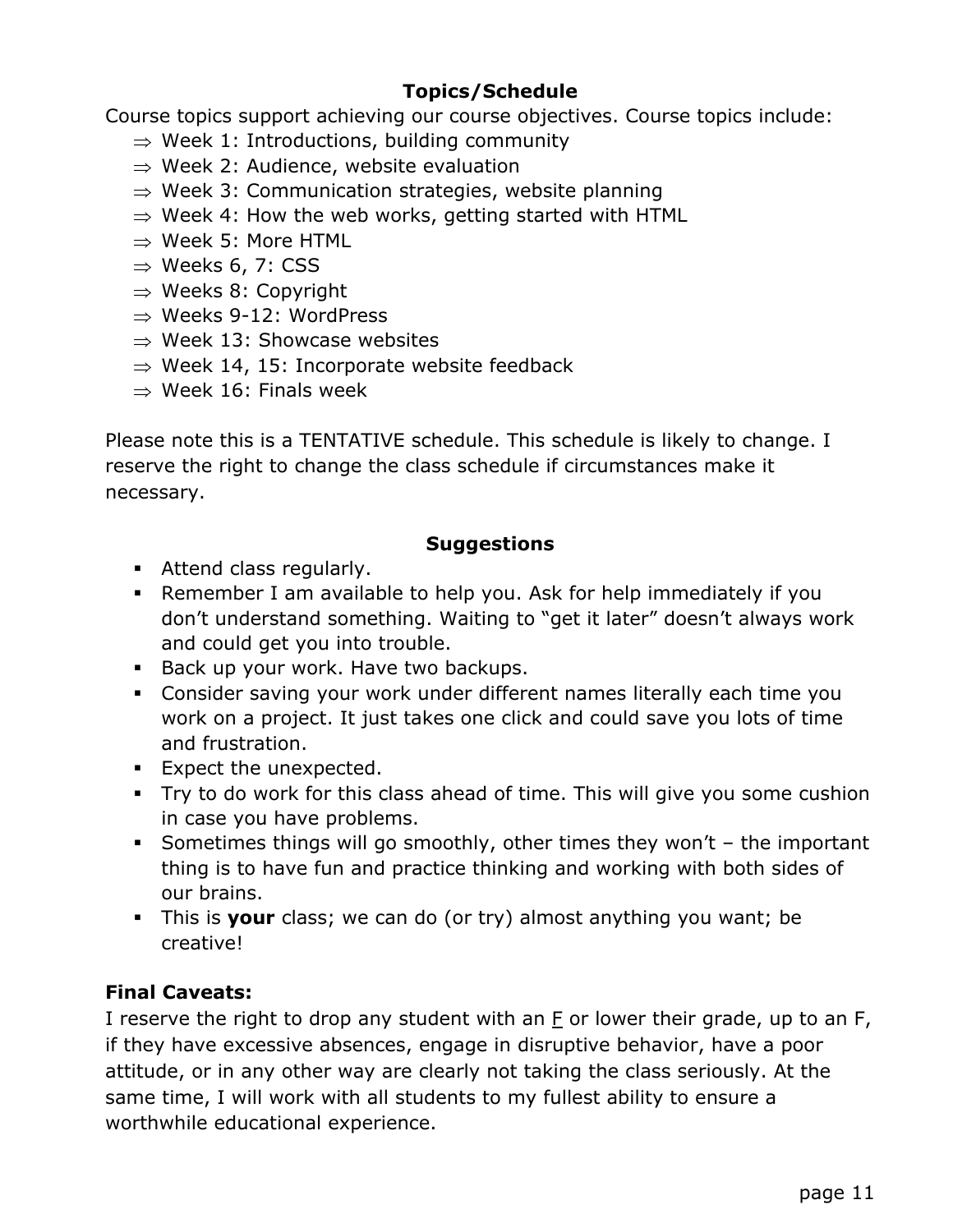Given the unprecedented times we are experiencing, everything in this course could change with very little notice. That means deadlines, projects, even weighted percentages for each component of the course could change. If this happens, I will consult with you and use your input to the extent practicable in making decisions about how to proceed. Do not hesitate to contact me with questions, concerns and, even better, great suggestions. I go out of my way to be fair to all.

The Dept. of Mass Communication and the College of Fine Arts have adopted specific cleaning protocols, and all students are required to abide by these rules. Students who are unwilling to do their share to ensure everyone's health will be contacted by the professor. In short, you will be required to clean your area before and after class, the first as a safety precaution for yourself, the second as a courtesy toward others. We realize this means some areas may be cleaned twice within a brief time period, but this is better than not at all. This rule holds for traditional classrooms, labs, editing equipment, the newsroom and public areas such as the work-café.

If we are forced to switch to online-only instruction, all students will be required to:

-Attend class at the assigned time. I will offer to record the sessions but these recordings are supplemental and not replacements for attending at the assigned times. Excuses such as work will not be accepted, and students will be expected to make arrangements to attend every session. Students are also required to attend for the full class session.

--The same provisions regarding attendance for in-person classes will be in effect if we move to a virtual classroom.

-Have a computer with a webcam that can accommodate Zoom or other video software.

-Have reliable WiFi.

--As to the three requirements above, I know not all students have access to a reliable computer and reliable WiFi. However, you are expected to make arrangements in advance and have a plan. Do not assume you will be able to complete the course using only your phone and/or without attending actual classes during class time. If these requirements present problems for you, please contact me as early in the semester as possible. I will work with students in the hope that they do not have to drop the class as a result of these requirements.

-Observe proper video meeting etiquette:

--Arrive on time.